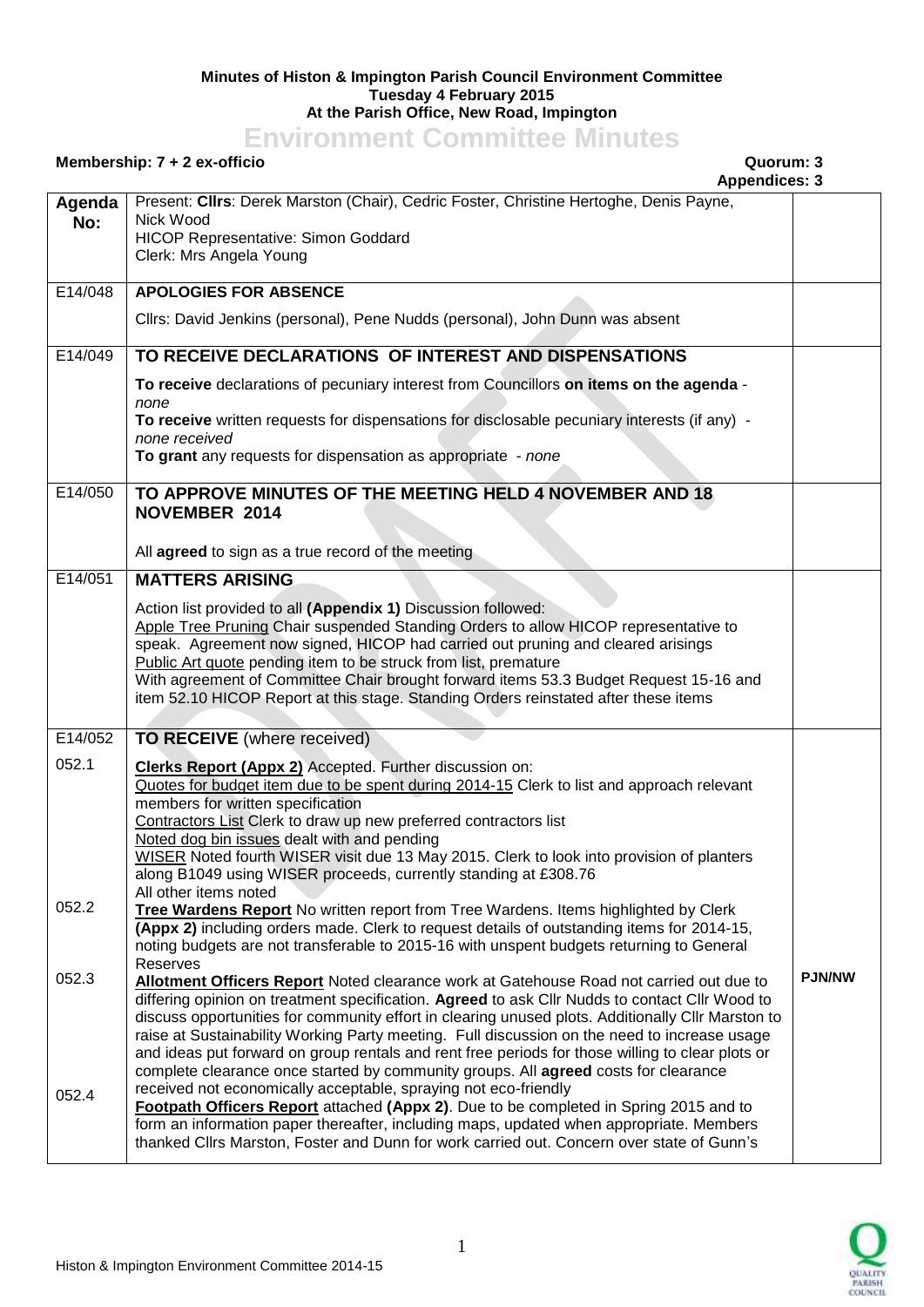|          | Lane highlighted. Changes in personnel and budgeting at County Council compounded                                                                                                       |                |
|----------|-----------------------------------------------------------------------------------------------------------------------------------------------------------------------------------------|----------------|
| 052.5    | concerns<br><b>Burial Ground Report</b> Clerk's remarks noted. Damage to Mill Lane fence had been                                                                                       |                |
|          | temporarily repaired. Holly had been cut back                                                                                                                                           |                |
| 052.6    | <b>Sustainability Working Party Report</b> Meeting due 12 February. Cllrs Marston and Simon                                                                                             |                |
|          | Goddard due to attend                                                                                                                                                                   |                |
| 052.7    | <b>Public Art Working Party Report</b> Written report due. Cllr Payne updated Committee on<br>discussion including:                                                                     |                |
|          | £31,000 held in Specified S106 Reserves                                                                                                                                                 |                |
|          | Role of Neighbourhood Plan in suggesting projects                                                                                                                                       |                |
|          | Opportunities to magnify budget via grant applications                                                                                                                                  |                |
| 052.8    | Drainage Task & Finish Report Written report due. Cllr Payne updated Committee:                                                                                                         |                |
|          | £8,000 Mitigation funding due from County Council in February<br>Total cost of works on Brook estimated at £15,000                                                                      |                |
|          | Noted Highways Committee held budgets for these works                                                                                                                                   |                |
| 052.9    | Homefield Park Fence Task & Finish Report meeting to be called to take project forward.                                                                                                 |                |
| 052.10   | Funding shown over 2 years in Capital budgets                                                                                                                                           |                |
|          | <b>HICOP Report</b> Simon Goddard reported on:                                                                                                                                          |                |
|          | Last 22 trees to be planted end February, bringing total to 70<br>$\bullet$<br>Pruning workshops held                                                                                   |                |
|          | $\bullet$<br>Wassailing event attended by 70 people<br>$\bullet$                                                                                                                        |                |
|          | Dog fouling at Orchard minimised by use of signs<br>$\bullet$                                                                                                                           |                |
|          | Earth mound on access path causing problems for wheelchair users. Committee                                                                                                             | CJF/DVM/       |
|          | delegated Clirs Marston and Foster to work with the Clerk to clear up to cost of £150                                                                                                   | <b>Clerk</b>   |
| E/14/053 | <b>TO REVIEW</b>                                                                                                                                                                        |                |
|          |                                                                                                                                                                                         |                |
| 053.1    | Street Furniture report (Appx 3) Prepared by Cllrs Marston and Foster. Accepted. Noted                                                                                                  |                |
|          | play area equipment and bus shelter not Environment Committee remit. Agenda item 54.4 to<br>look at approval of works. Cllr Payne to bring forward paper in Summer 2015 covering review | <b>DWP</b>     |
|          | of Bylaws to ensure all Parish Council owned/leased areas of land are covered                                                                                                           |                |
| 053.2    | Street Light discussions with County Council and Balfour Beatty Lights on Green to be                                                                                                   |                |
|          | installed late Spring. Easement being drawn up, with County Council covering Parish Council                                                                                             | <b>DVM</b>     |
|          | legal costs. Cllr Marston to organise operational meeting beforehand to discuss the works, Cllr<br>Nudds to be invited to attend                                                        |                |
| 053.3    | Budget request 2015-16 (following Finance, Legal & Admin meeting held 28 January 2015)                                                                                                  |                |
|          | This item had been brought forward to early in the agenda. Cllr Payne outlined discussion at                                                                                            |                |
|          | FLA 28 January 2015 and the need to review spend for 2015-16 to ensure were correct and                                                                                                 |                |
|          | achievable. Also the requirement to publish annual return on website to show general reserves                                                                                           |                |
|          | level under new Council Award scheme. Cllr Marston advised the Committee had been asked<br>to identify not only whether but when budgets were to be spend by use of a calendar of works |                |
|          | Identify what problem may prevent proposed spend proceeding<br>$\bullet$                                                                                                                |                |
|          | Pare overall budget by a few percent<br>$\bullet$                                                                                                                                       |                |
|          | Look for ways of increasing revenue                                                                                                                                                     |                |
|          | Members requested to input ideas/views for calendar to Cllrs Marston and Clerk by end of                                                                                                | All            |
|          | March<br>Revenue opportunities Discussion on different ways of raising money by increasing charges,                                                                                     | members        |
| 053.4    | new initiatives and grant funding opportunities                                                                                                                                         |                |
|          |                                                                                                                                                                                         |                |
| E14/054  | <b>TO APPROVE</b>                                                                                                                                                                       |                |
| 054.1    | Purchase of Community Notice Board for War Memorial Existing board in poor state.                                                                                                       |                |
|          | Suitable replacement identified at cost of £630 plus installation. Following discussion on                                                                                              |                |
|          | reasons for provision of community noticeboards, free for all to use, and rise of modern                                                                                                |                |
|          | technology use, agreed to remove existing board and defer further action<br>Arrangements for clearance of dead planting at Brook Work required before end February.                     |                |
| 054.2    | Quote requested based on specification provided by SCDC, all agreed to proceed to                                                                                                       |                |
|          | maximum spend of £600                                                                                                                                                                   |                |
| 054.3    | Design of Memorial Seat on The Green All agreed design acceptable (Broxap Eastgate).                                                                                                    |                |
|          | Family to cover costs. Following review of street furniture noted recommendation to remove                                                                                              |                |
|          | existing inadequate bench. New memorial seat to replace<br>Proposals for Street Furniture refurbishment/replacement Delegated to Clirs Marston and                                      |                |
| 054.4    | Foster working with the Clerk to ensure appropriate recommendations for refurbishment                                                                                                   | <b>DVM/CJF</b> |